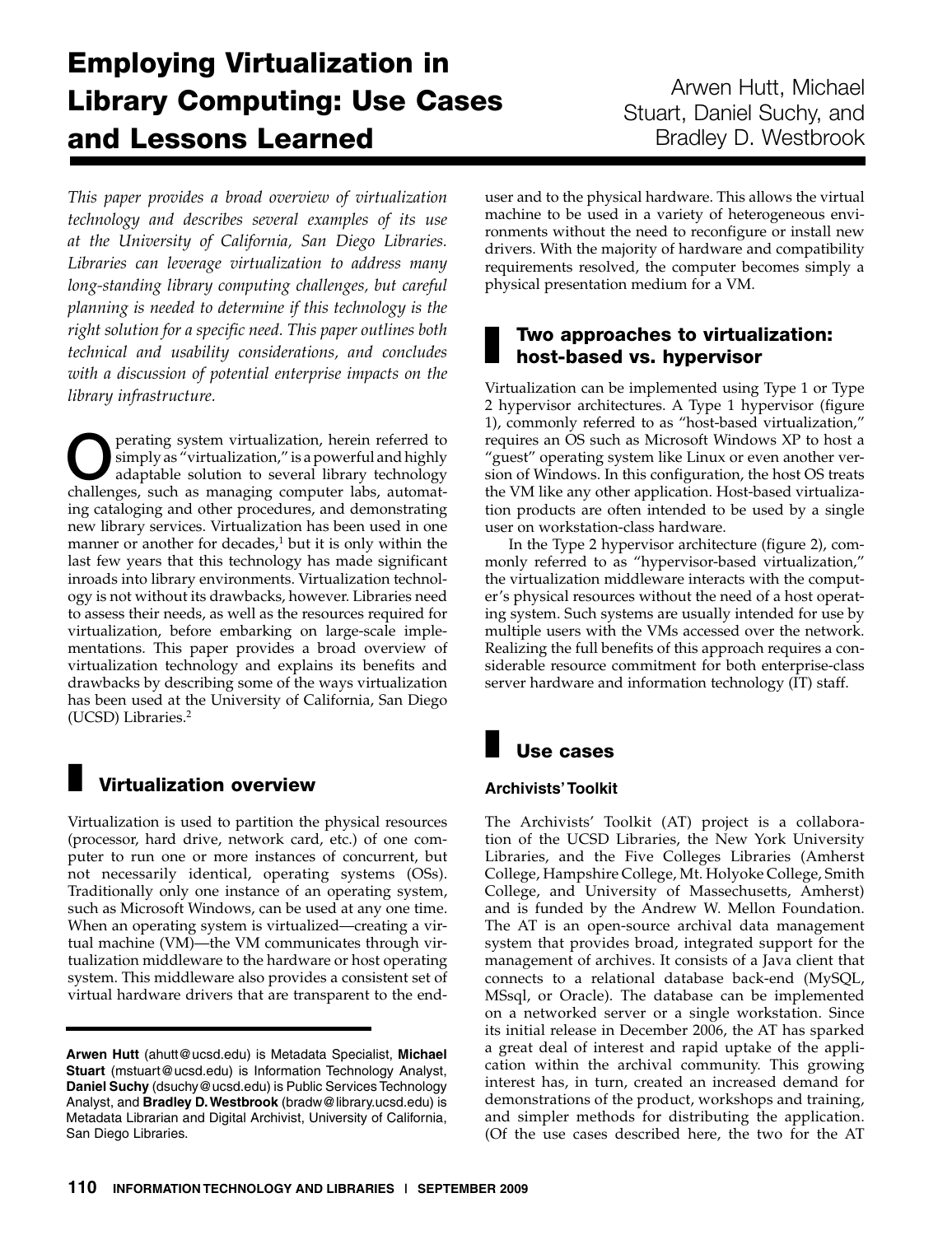distribution and laptop classroom are exploratory, whereas the rest are in production.)

#### **AT workshops**

The Society of American Archivists sponsors a two-day AT workshop occurring on multiple dates at several locations. In addition, the AT team provides one- and two-day workshops to different institutional audiences. AT workshops are designed to give participants a hands-on experience using the AT application. Accomplishing this effectively requires, at the minimum, supplying all participants with identical but separate databases so that participants can complete the same learning exercises simultaneously and independently without concern for working in each other's space. In addition, an ideal configuration would reduce the workload of the instructors, freeing them from having to set up the AT instructional database onsite for each workshop.

For these workshops we needed to do the following:

- provide identical but separate databases and database content for all workshop attendees
- create an easily reproducible installation and setup for workshops by preparing and populating the AT instructional database in advance

Virtualization allows the AT workshop instructors to predefine the workstation configuration, including the installation and population of the AT databases, prior

to arriving at the workshop site. To accomplish this we developed a workshop VM configuration with MySQL and the AT client installed within a Linux Ubuntu OS. The workshop instructors then built the AT VM with the data they require for the workshop. The AT client and database are loaded on a DVD or flash drive and shipped to the classroom managers at the workshop sites, who then need only to install a copy of the VM and the freely







**Figure 2.** A Type 2 hypervisor-based implementation

available VMPlayer software (necessary to launch the AT VM) onto each workstation in the classroom. The AT VM, once built, can be used many times both for multiple workstations in a classroom as well as for multiple workshops at different times and locations.

This implementation has worked very well, saving both time and effort for the instructors and classroom support staff by reducing the time and communication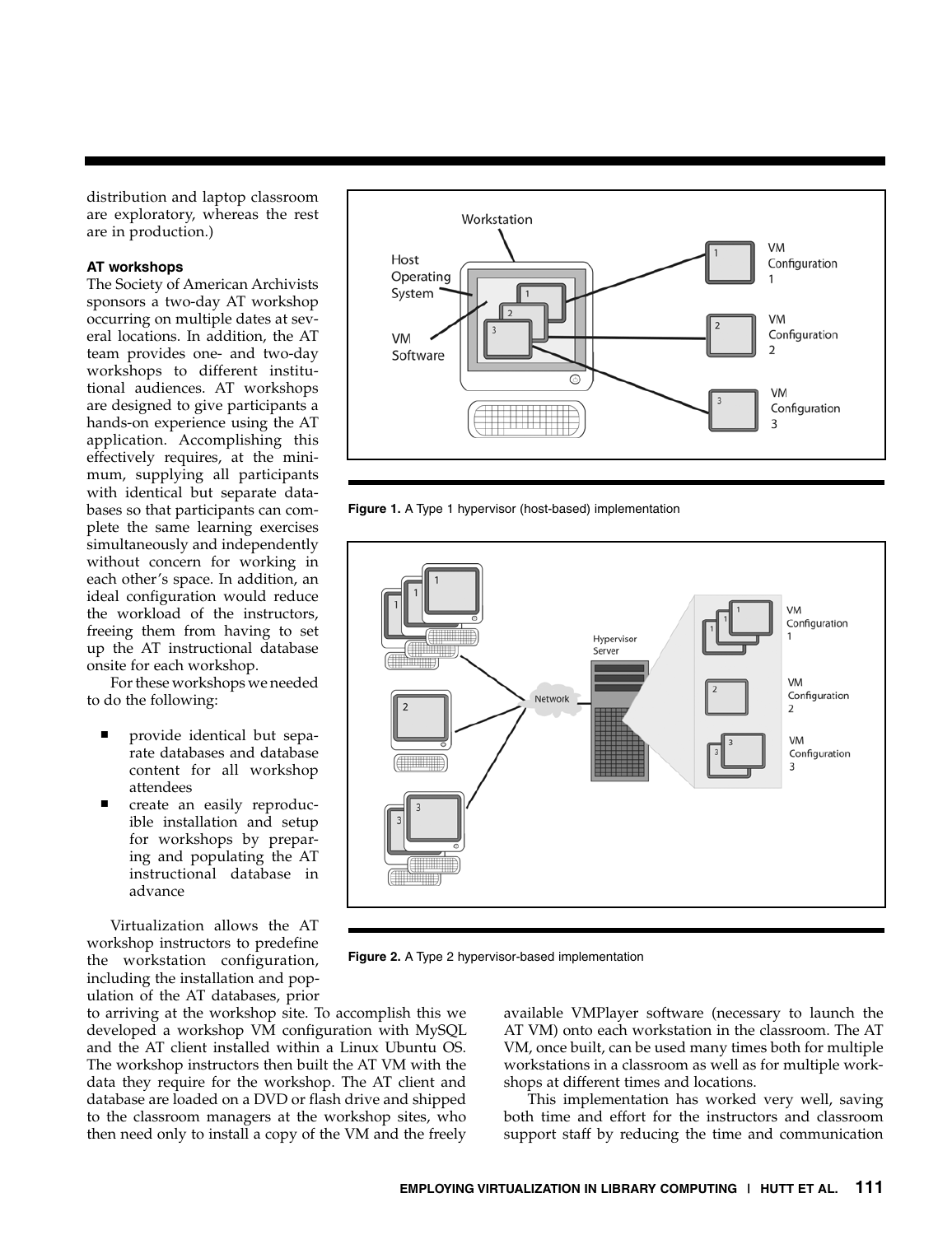necessary for deploying and reconfiguring the VM. It also reduces the chances that there will be an unexpected conflict between the application and the host workstation's configuration. But the method is not perfect. More than anything else, licensing costs motivated us to choose Linux as the operating system instead of a proprietary OS such as Windows. This reduces the cost of using the VM, but it also requires workshop participants to use an OS with which they are often unfamiliar. For some participants, unfamiliarity with Linux can make the workshop more difficult than it would be if a more ubiquitous OS was used.

#### **AT demonstrations**

In a similar vein, members of the AT team are often called upon to demonstrate the application at various professional conferences and other venues. These demonstrations require the setup and population of a demonstration database with content for illustrating all of the application's functions.

One of the constraints posed by the demonstration scenario is the importance of using a local database instance rather than a networked instance, since network connections can be unreliable or outright unavailable (network connectivity being an issue we've all faced at conferences). Another constraint is that portions of the demonstrations need some level of preparation (for example, knowing what search terms will return a nonempty result set), which must be customized for the unique content of a database. A final constraint is that, because portions of the demonstration (import and data merging) alter the state of the database, changes to the database must be easily reversible, or else new examples must be created before the database can be reused.

Building on our experience of using virtualization to implement multiple copies of an AT installation, we evaluated the possibility of using the same technology for simplifying the setup necessary for demonstrating the AT. As with the workshops, the use of a VM for AT demonstrations allows for easy distribution of a prepopulated database, which can be used by multiple team members at disparate geographic locations and on different host OSs. This significantly reduces the cost of creating (and recreating) demonstration databases. In addition, demonstration scripts can be shared between team members, creating additional time savings as well as facilitating team participation in the development and refinement of the demonstration. Perhaps most important is the ability to roll back the VM to a specific state or snapshot of the database. This means the database can be quickly returned to its original state after being altered during a demonstration. Overall, despite our initial anxiety about depending on the VM for presentations to large audiences, this solution has proven very useful, reliable, and cost-effective.

#### **AT distribution**

Implementing the AT requires installing both the toolkit client and a database application such as MySQL, instantiating an AT database, and establishing the connection between database and client. For many potential customers of the AT, the requirements for database creation and management can be a significant barrier due to inexperience with how such processes work and a lack of readily available IT resources. Many of these customers simply desire a plug-and-play version of the application that they can install and use without requiring technical assistance.

It is possible to satisfy this need for a plug-and-play AT by constructing a VM containing a fully installed and ready-to-use AT application and database instance. This significantly reduces the number and difficulty of steps involved in setting up a functional AT instance. The customer would only need to transfer the VM from a DVD or other source to their computer, download and install the VM reader, and then launch the AT VM. They would then be able to begin using the AT immediately. This removes the need for the user to perform database creation and management; arguably the most technically challenging portion of the setup process. Users would still have the option of configuring the application (default values, lookup lists, etc.) in accord with the practices of their repository.

#### **Batch processing catalog records**

The rapid growth of electronic resources is significantly changing the nature of library cataloging. Not only are types of library materials changing and multiplying, the amount of e-resources being acquired increases each year. Electronic book and music packages often contain tens of thousands of items, each requiring some level of cataloging. Because of these challenges, staff are increasingly cataloging resources with specialized programs, scripts, and macros that allow for semiautomated record creation and editing. Such tools make it possible to work on large sets of resources—work that would not be financially possible to perform manually item by item. However, the specialized configuration of the workstation required for using these automated procedures makes it very difficult to use the workstation for other purposes at the same time. In fact, user interaction with the workstation while the process is running can cause a job to terminate prior to completion. In either scenario, productivity is compromised.

Virtualization offers an excellent remedy to this problem. A virtual machine configured for semiautomated batch processing allows for unused resources on the workstation to process the batch requests in an isolated environment while, at the same time and on the same machine, the user is able to work on other tasks. In cases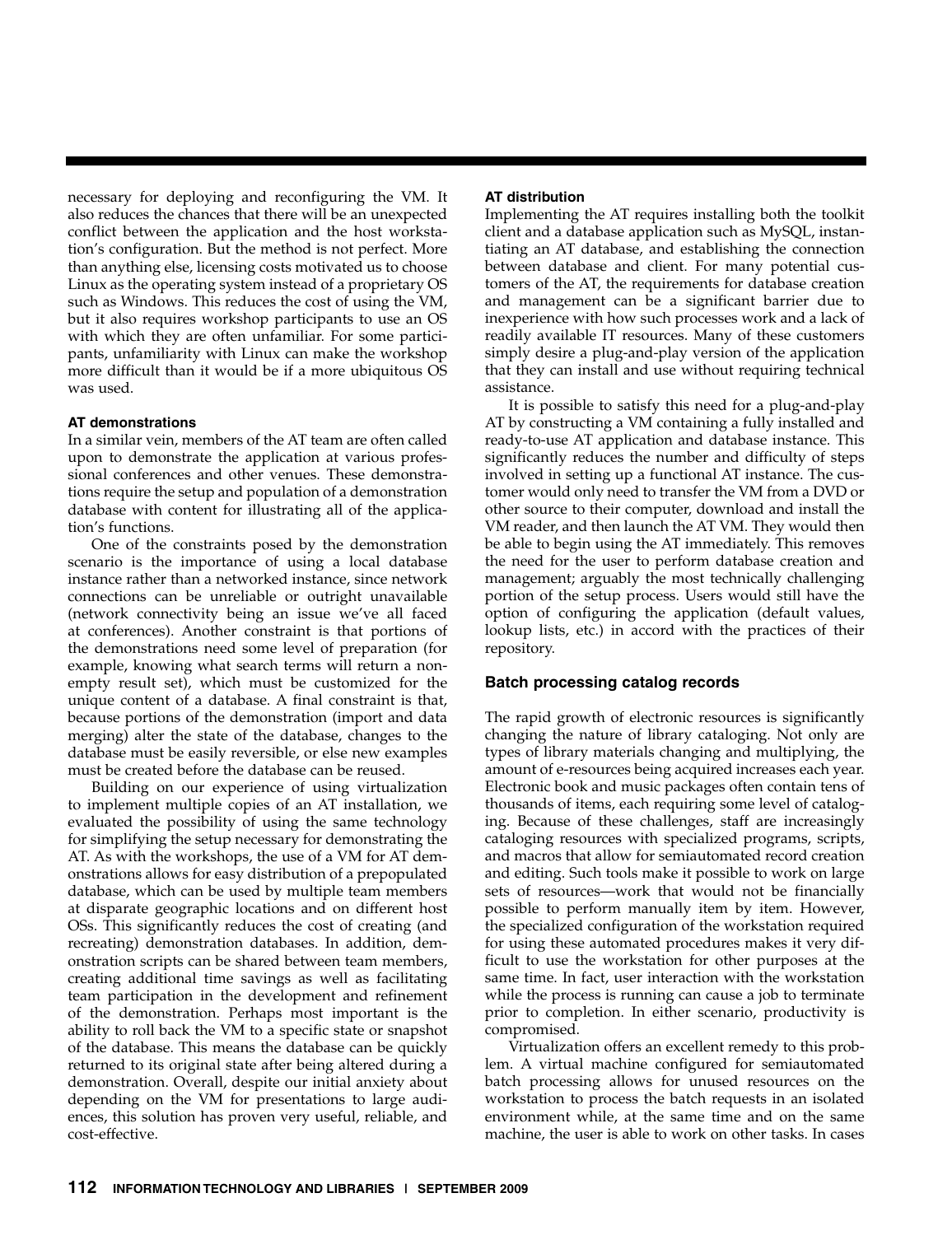where the user's machine is not an ideal candidate for virtualization, the VM can be hosted via a hypervisorbased solution, and the user can access the VM with familiar remote access tools such as Remote Desktop in Windows XP.

#### **Secure sandbox**

In addition to challenges posed by increasingly large quantities of acquisitions, the UCSD Libraries is also encountering an increasing variety of library material types. Most notable is the variety and uniqueness of digital media acquired by the library, such as specialized programs to process and view research data sets, new media formats and viewers, and application installers. Cataloging some of these materials requires that media be loaded and that applications be installed and run to inspect and validate content. But running or opening these materials, which are sometimes from unknown sources, poses a security risk to both the user's workstation and to the larger pool of library resources accessible via the network. Many installers require a user to have administrative privileges, which can pose a threat to network security.

The virtual machine allows for a user to have administrative privileges within the VM, but not outside of the VM. The user can be provided with the privileges needed for installing and validating content without modifying their privileges on the host machine. In addition, the VM can be isolated by configuring its network connection so that any potential security risks are limited to the VM instance and do not extend to either the host machine or the network.

#### **Laptop classroom**

Instructors at the UCSD Libraries need a laptop classroom that meets the usual requirements for this type of service (mobility, dependability, etc.) but also allows for the variety of computing environments and applications in use throughout our several library locations. In a least-common-denominator scenario, computers are configured to meet a general standard (usually Microsoft Windows with a standard browser and office suite) and allow minimal customization. While this solution has its advantages and is easy to configure and maintain from the IT perspective, it leaves much to be desired for an instructor who needs to use a variety of tools in the classroom, often on demand. The goal in this case is not to settle for a single generic build but instead look for a solution that accommodats three needs:

- The ability to switch quickly between different customized OS configurations
- The ability to add and remove applications on

demand in a classroom setting

The ability to restore a computer modified during class to its original state

Of course, regardless of the approach taken, the laptops still needed to retain a high level of system security, application stability, and regular hardware maintenance.

After a thorough review of the different technologies and tools already in use in the libraries, we determined that virtualization might also serve to meet the requirements of our laptop classroom. The need to support multiple users and multiple VMs makes this scenario an ideal candidate for hypervisor-based virtualization. We decided to use VDI (Virtual Desktop Infrastructure), a commercially available hypervisor product from VMware. VMware is one of the largest providers of virtualization software, and we were already familiar with several iterations of its host-based VM services.

The core of our project plan consists of a base VM to be created and managed by our IT department. To support a wide variety of applications and instruction styles, instructors could create a customized VM specific to their library's instruction needs with only nominal assistance from IT staff. The custom VM would then be made available on demand to the laptops from a central server (as depicted in figure 2 above). In this manner, instructors could "own" and maintain a personal instructional computing environment, while the classroom manager could still ensure the laptop classroom as a whole maintained the necessary secure software environment required by IT. As an added benefit, once these VMs are established, they could be accessed and used in a variety of diverse locations.

### **Considerations for implementation**

Before implementing any virtualization solution, in-depth analysis and testing is needed to determine which type of solution, if any, is appropriate for a specific use case in a specific environment. This analysis should include three major areas of focus: user experience, application performance in the virtualized environment, and effect on the enterprise infrastructure. In this section of this paper, we review considerations that, in hindsight, we would have found to be extremely valuable in the UCSD Libraries' various implementations of virtualization.

#### **User experience**

Traditionally, system engineers have developed systems and tuned performance according to engineering metrics (e.g., megabytes per second and network latency). While such metrics remain valuable to most assessments of a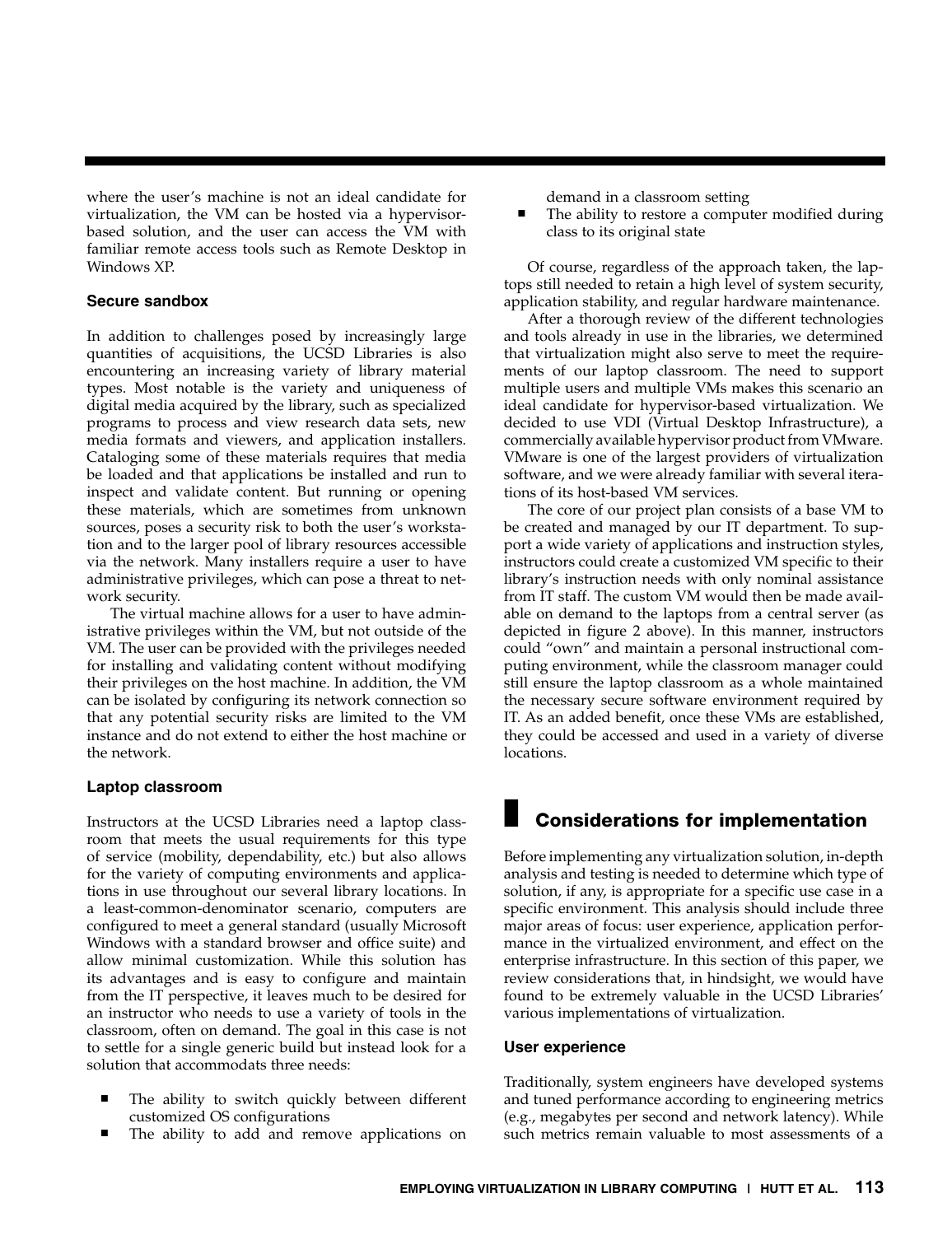computer application, performance assessments are being increasingly defined by usability and user experience factors. In an academic computing environment, especially in areas such as library computer labs, these newer kinds of performance measures are important indicators of how effectively an application performs and, indirectly, of how well resources are being used.

Virtualization can be implemented in a way that allows library users to have access to both the virtualized and host OSs or to multiple virtualized OSs. Since virtualization essentially creates layers within the workstation, multiple OS layers (either host or virtualized) can cause the users to become confused as to which OS they are interacting with at a given moment. In that kind of implementation, the user can lose his or her way among the host and guest OSs as well as become disoriented by differing features of the virtualized OSs. For example, the user may choose to save a file to the desktop, but may not be aware that the file will be saved to the desktop of the virtualized OS and not the host OS. External device support can also be problematic for the end user, particularly with regard to common devices such as flash drives. The user needs to be aware of which operating system is in use, since it is usually the only one with which an external device is configured to work.

Authentication to a system is another example of how the relationship between the host and guest OS can cause confusion. The introduction of a second OS implicitly creates a second level of authentication and authorization that must be configured separately from that of the host OS. User privileges may differ between the host and guest OS for a particular VM configuration. For instance, a user might need to remember two logins or at least enter the same login credentials twice. These unexpected differences between the host and guest OS produce negative effects on a user's experience. This can be a critical factor in a time-sensitive environment such as a computer lab, where the instructor needs to devote class time to teaching and not to preparing the computers for use and navigating students through applications.

#### **Interface latency and responsiveness**

Latency (meaning here the responsiveness or "sluggishness" of the software application or the OS) in any interface can be a problem for usability. Developers devote a significant amount of time to improving operating systems and application interfaces to specifically address this issue. However, users will often be unable to recognize when an application is running a virtualized OS and will thus expect virtualized applications to perform with the same responsiveness as applications that are not-virtualized. In our experience, some VM implementations exhibit noticeable interface latency because of inherent limitations of the virtualization software. Perhaps

the most notable and restrictive limitation is the lack of advanced 3D video rendering capability. This is due to the lack of support for hardware-accelerated graphics, thus adding an extra layer of communication between the application and the video card and slowing down performance. In most hardware-accelerated 3D applications (e.g., Google Earth Pro or Second Life), this latency is such a problem that the application becomes unusable in a virtualized environment. Recent developments have begun to address and, in some cases, overcome these limitations.<sup>3</sup>

In every virtualization solution there is overhead for the virtualization software to do its job and delegate resources. In our experience, this has been found to cause an approximately 10–20 percent performance penalty. Most applications will run well with little or moderate changes to configuration when virtualized, but the overhead should not be overlooked or assumed to be inconsequential. It is also valuable to point out that the combination of applications in a VM, as well as VMs running together on the same host, can create further performance issues.

#### **Traditional bottlenecks**

The bottlenecks faced in traditional library computing systems also remain in almost every virtualization implementation. General application performance is usually limited by the specifications of one or more of the following components: processor, memory, storage, and network hardware. In most cases, assuming adequate hardware resources are available, performance issues can be easily addressed by reconfiguring the resources for the VM. For example, a VM whose application is memorybound (i.e., performance is limited by the memory available to the VM), can be resolved by adjusting the amount of memory allocated to the VM.

A critical component of planning a successful virtualization deployment includes a thorough analysis of user workflow and the ways in which the VM will be utilized. Although the types of user workflows may vary widely, analysis and testing serve to predict and possibly avoid potential bottlenecks in system performance.

#### **Enterprise impact**

When assessing the effect virtualization will have on your library infrastructure, it is important to have an accurate understanding of the resources and capabilities that will form the foundation for the virtualized infrastructure. It is a misconception that it is necessary to purchase stateof-the-art hardware to implement virtualization. Not only are organizations realizing how to utilize existing hardware better with virtualization for specific projects, they are discovering that the technology can be extended